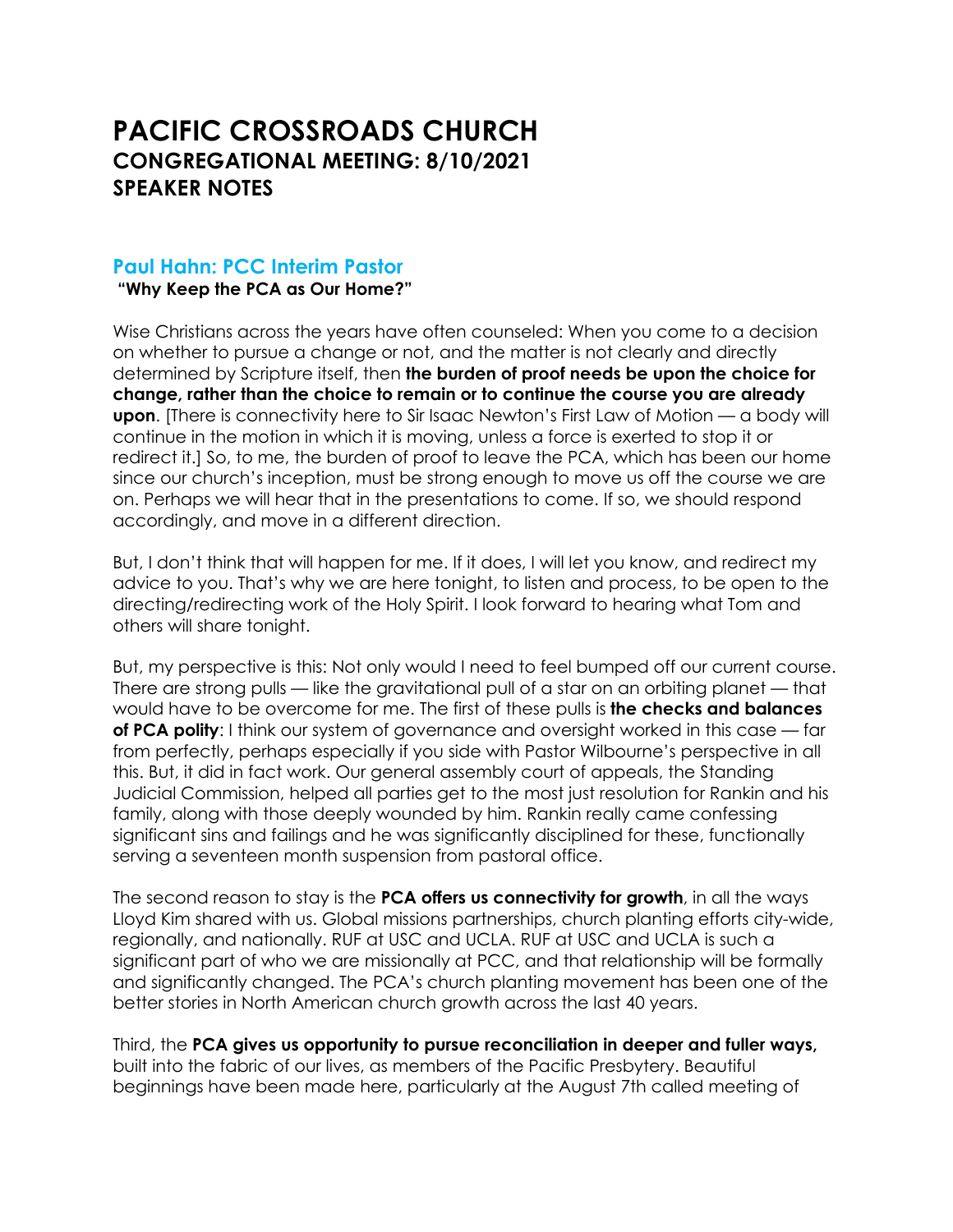presbytery. We need time and space to pursue reconciliation at all levels of church life, and that happens best by staying in relationship, rather than running from it.

Finally, the **stability the PCA provides for us**. There might be a time to leave the PCA at some point — if it cannot address effectively women in the diaconate, if it uses selfrighteous or unnecessarily isolating approaches toward those wrestling through samesex attraction by faith and in faithfulness who seek pastoral or officer roles, if it loses its ability to culturally/missionally engage (which has been a great strength historically). But, that time is not now. With as much upheaval as PCC has faced, we shouldn't choose to seek more. As my beloved father used to say, "Son, you don't need to borrow trouble. There will be plenty of it coming on its own." We really don't need another change to destabilize us further. Particularly this change — which severs us from missional opportunity, from doctrinal and disciplinary accountability for our pastors, which gives us numerous opportunities for shared ministry and fellowship, and is a huge part of our history as a congregation.

### **Shawn Gendall: PCC Pastor of Discipleship**

I wanted to speak briefly from the perspective of a pastor who left a long-time post to pursue ministry within the PCA.

I served for 18 years in a non-denominational setting, but in late 2017 pursued the opportunity to serve with all of you at PCC. Even though my family and I had established deep and permanent relationship in my last context, I have often described my arrival here as something of a homecoming, largely because of the rootedness and security provided by a Scripturally faithful denomination. This was a move that I had been hoping to make for the second half of my career.

I was drawn to the PCA because of its reliable theological moorings provided by its confessions, and its shared commitment to the authority of Scripture. From the outside looking in, the PCA seemed to provide a nurturing workspace for the constellation of thinkers and preachers who brought all the claims of the Gospel in an intelligible way to a culture that had the most difficult questions about it. This constellation of preachers was personified, to me in those days, by Tim Keller and Rankin Wilbourne. In other words, the most compelling thoughts about what a church *could* be, even in the post-modern west, were springing forth from PCA churches in city centers. Redeemer New York and Pacific Crossroads had created deeply substantive, discipleship-oriented churches, intent on equipping people for church-planting, faith and work integration, and engaging the big questions of a skeptical culture.

I have always thought that the PCA, in its ideal forms, was a type of "headwaters" denomination, helping generate the rigorous theological engagement that fed its own churches while also supplying water to all churches pursuing the cause of the Gospel. That same generative principle applies to the denomination's earnest commitment to church planting, global mission, and justice.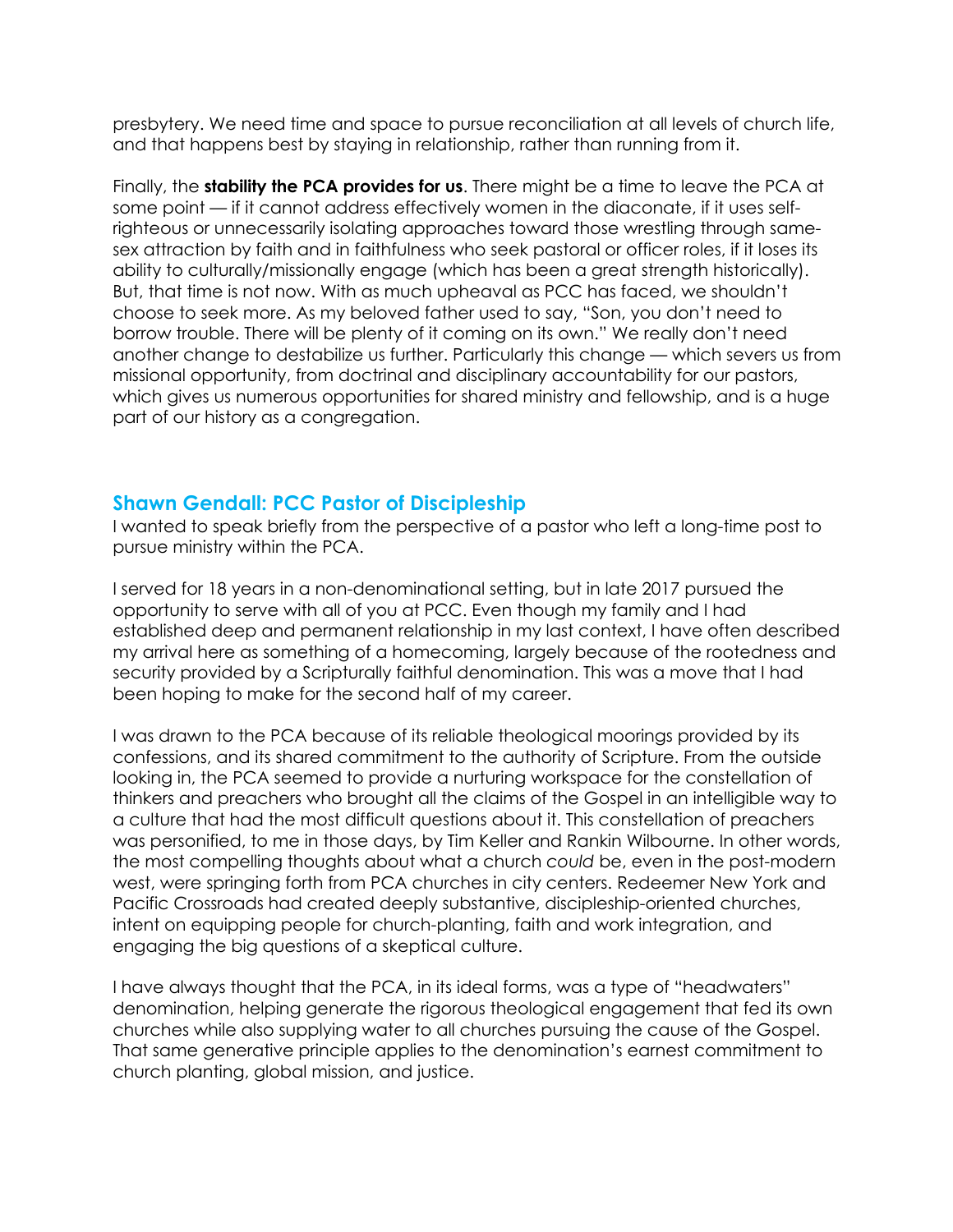In a world of so much dynamic change, I believe that one of the great gifts – offered by a church to its people – is the stability offered by shared leadership and shared commitments. In the PCA, pastors are credentialed through an ordination process, usually represented as a series of examinations. It took me over a year of intensive study to complete the ordination transfer process for the PCA, but I appreciated the care and attentiveness that was required by the examinations. This careful process, I believe, helps safeguard the church by ensuring that the pastoral office is held to a high standard. The stability of the congregation is further ensured by the great feature of Presbyterian polity: shared leadership. As a pastor, my role in your lives not only requires a faithfulness to the Scriptures and to our confessions. It also a requires a faithfulness to the Session. This shared accountability, I truly believe, in its most authentic expressions will lead to the flourishing of congregations through its commitment to Scripture, historical confessions, and mutual accountability.

The PCA, like every denomination, has its imperfections, and I have experienced some of these in my first four years here. There are certainly some things about it that I would like to see changed as I continue to serve within it. Fundamentally, though, the foundation is strong, and I believe that it will offer PCC the best context for our future of flourishing.

#### **Cheryl Baker: PCC Director of Community**

I am so grateful to be a member of a PCA Church for 30 years. It has been PCA pastors, teachers, and mentors who have had the most influence in my life. It is their focus on the doctrine of God's absolute sovereignty that gives me the most comfort and understanding of scripture. The Westminster Confession phrase I learned to love so well is "God from all eternity did … His own will, freely and immutably ordain whatsoever comes to pass;" (See WCF Chapter 3.1) No surprises, no accidents, no chance.

Another doctrine of the PCA church is Covenant Theology1. The continuity of the Bible in covenantal theology from Genesis to Revelation, keeps me reading and learning about God's continued covenant faithfulness to His people, His church, our church, our pastors, our elders, our presbytery etc. It also keeps me hopeful when times are really hard, like the current times not only in our church but also in the world. God is still sovereignly on His throne and with His people though we are confused and may disagree on outcomes.

The first reason I am a PCA church member is sound doctrine and the second reason is the system of government. PCA Church government is the form of church government found in the New Testament, the Apostolic Church2.

So what is the system of governance in the apostolic church? We are an elder rule church - that means our elders have God-given spiritual oversight of the church. The elders (plural) are nominated and voted for by the congregation. When an elder is ordained and installed, the church is to recognize that God, Himself in His absolute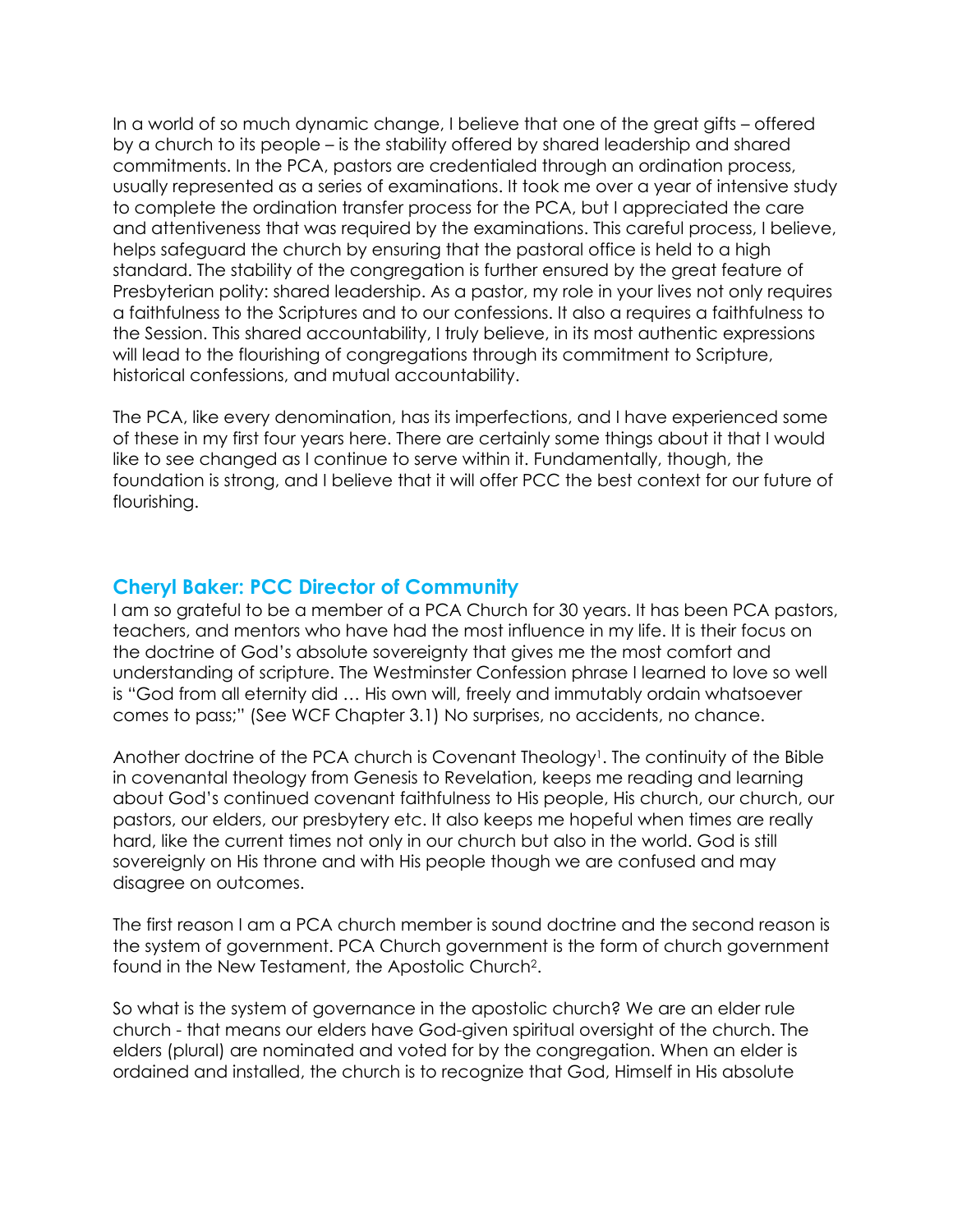sovereignty has given them responsibilities and duties and has called the church to submission to their leadership role. (See Acts 6:6; 14:23; I Timothy 4:14; Hebrews 13:17)

What are the duties of PCA elders? Elders are commissioned to oversee and support the fulfillment of the church's ministry plan, shepherd and protect the church, pray for her and her members, be examples, exercise discipline and instruction, guard the gospel - all in submission to the only head of the church Jesus and the authority of the Bible. This is what our session was doing when problems arose a few years ago and what they do today. (See Acts 6:1-6; James 5:14; Titus 1:5-9; 1 Peter 5:2-3; Acts 20:28)

Our system of governance with the privilege of appeal to a higher council of elders is found in Acts 15. I believe, in our case, the system worked. In actuality, no one had the final say when it came to Rankin, not the elders, not the presbytery, not the BCO, not the SJC, but God Himself sovereignly at work in His beloved bride. God is faithful, lessons were learned, repentance and forgiveness took place, reconciliation and healing is pursued and everyone involved has spent time in prayer and has been prayed for. This is the kind of church I want to be a part of.

We are a PCA church, with 2 PCA pastors and many unique PCA resources available to us. In my opinion leaving the PCA would cause unnecessary and undue hardship for our church community, our officers, our staff and the fulfillment of PCCs ministry plan (Gather, Grow, Send). I am grateful to be a member of the staff at PCC and of a PCA Church for over 30 years.

1 See Williams, Michael D. Far as the Curse is Found: The Covenant Story of Redemption HERE <sup>2</sup> See Witherow, Thomas. The Apostolic Church: Which Is It? HERE Chapter 2 is particularly helpful.

#### **Lloyd Kim: Mission to the World**

First point, the PCA offers accountability. Now for most people in the church, 99% of the time being a part of the PCA probably does not affect your week-to-week church life. So maybe you're thinking, being a part of the PCA is irrelevant. Until… you have problems – big problems and you need help. This is when being part of the PCA is worth its weight in gold. If you become an independent church, you simply will not have the accountability structures in place to guard against the sin and brokenness, we know exists in all of us. Some may say, we want to leave because we are disappointed in our Presbytery and how they handled the situation with our pastor. But there was an appeal and the higher court reversed the decision of the Presbytery. You can say, the system worked (not to say it only works when you get what you want, but there are checks and balances). First point, the PCA offers much needed accountability.

Second point, staying in the PCA will help you fulfill your mission to reach the lost there in LA, Southern California, and across the world. How? Denominational committees and agencies like MNA, MTW, RUF are here to serve you. The fact that Paul Hahn is your interim pastor is because you are in the PCA. Furthermore, MNA can come alongside you in your church planting mission, MTW can come alongside you in your global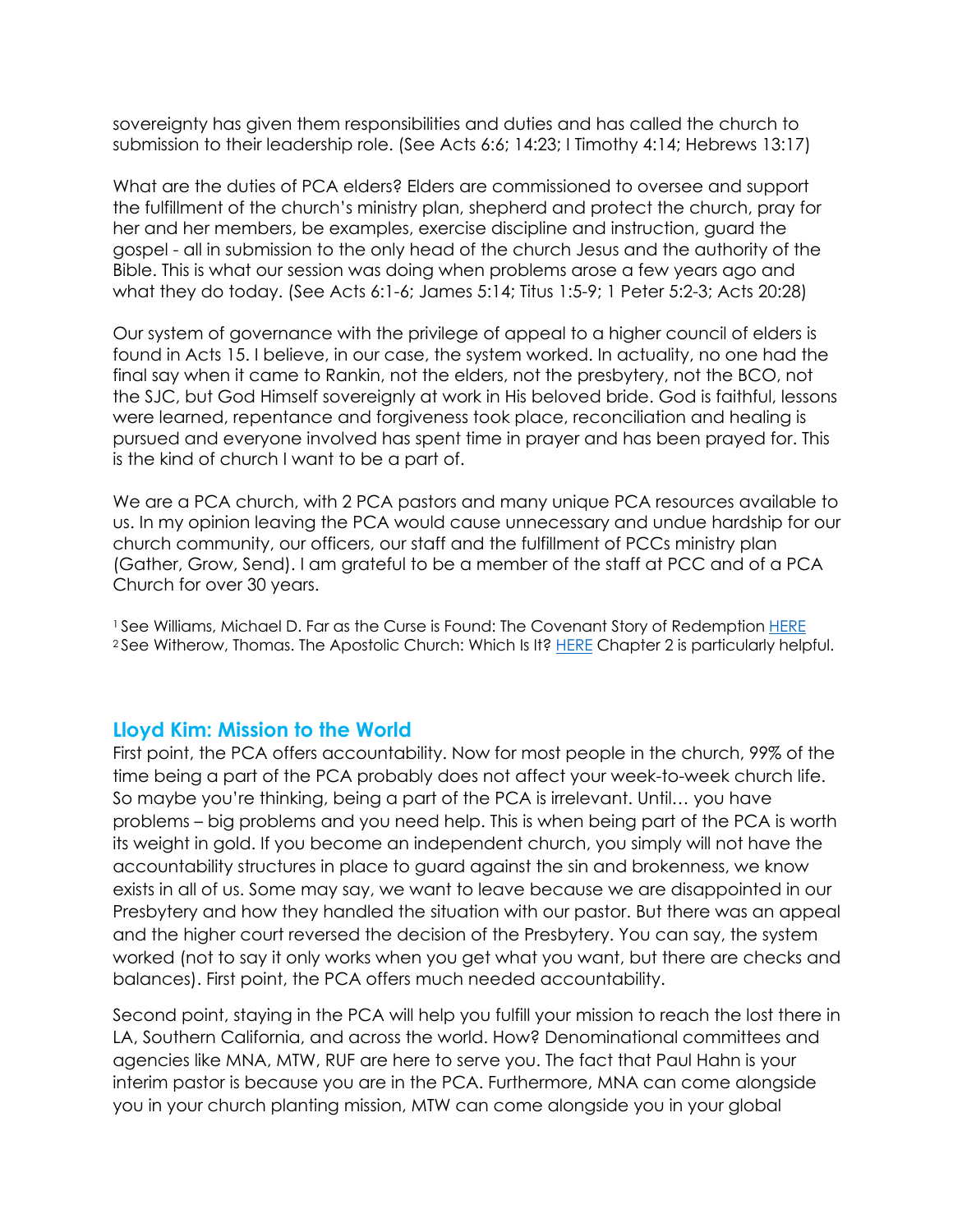missions efforts, RUF can come alongside you in your campus ministry work. But there is more. The PCA has a foundation to help you and your members make tax smart donations, we have a Retirement, Benefits, annuity agency that serves your pastors and staff, we have a Christian Discipleship Ministries agency to help you with children's programs, women's ministry, publications, etc. All these resources are at your disposal because you are in the PCA. Not only are there resources for you as a community, but there are opportunities for PCC to contribute to the national and the global growth of the gospel in partnership with these committees and agencies. Second point: staying in the PCA will help you fulfill your mission.

Final point: PCC has an opportunity to demonstrate the power of the gospel by staying and working through broken relationships. I've spent a lot of time doing pastoral ministry in the Los Angeles area. One of the unique challenges is fighting against a consumer mentality so prevalent in the culture and in the church. If Pacific Crossroads leaves the PCA, I'm afraid it will only fuel this unhealthy mentality. That is, "If things don't go how I like, I'm walking." Let's be honest, there is no perfect church, presbytery, or denomination – no matter where you go you will have problems. So then what does staying in the PCA communicate? Patience, graciousness, commitment to gospel reconciliation – something we all want to see in all our individual relationships and certainly in our church community.

So why stay in the PCA? 1) PCA offers accountability; 2) PCA will help fulfill your mission; 3) Staying in the PCA and working through broken relationships communicates the power of the gospel.

# **Jerrard Heard: Pastor, Instructor, Minister-at-Large, Part of Pacific Presbytery**

I am thankful for the privilege to speak to you this evening about why I believe PCC should remain in the PCA and in Pacific Presbytery. PCC has enjoyed a good relationship with many leaders in the PCA, and it has benefited over the years from the supportive investment of those leaders. I personally, as one who attended PCC for 6 years, have witnessed how the church has been instrumental in many coming to Christ as well as to a more developed understanding of the doctrine of the church. I have much confidence in the current leadership of the church, and I have witnessed their sincere desire to continue to serve you with the presbytery as together we commit ourselves to pursuing the purity and peace of the church at large.

I am pleased to report that a special meeting of the presbytery was held in Glendale this past Saturday, and for nearly 3 hours, with a total of 28 men present, brothers spoke openly about feelings and struggles. It was a particular blessing for me to hear PCC's elders speak from the hearts and confess sins, as well as to listen as individuals in the presbytery voiced a range of sentiments, including expressions of the need for introspection all around, and the necessity of repentance of unconfessed sins, all toward the goal of reconciliation.